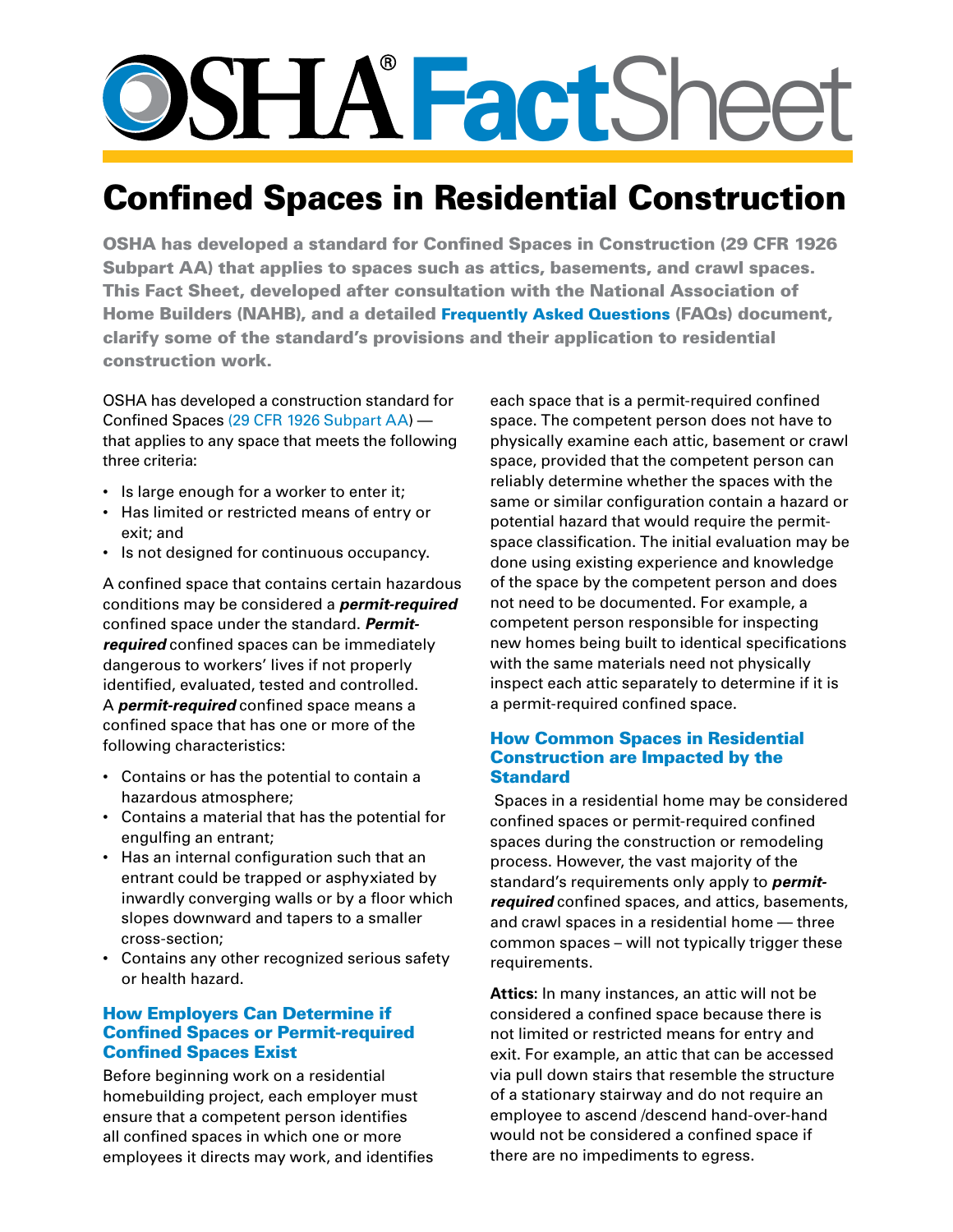Attics that are determined to be confined spaces would generally not be *permit-required* confined spaces because they typically do not contain the types of hazards or potential hazards that make a confined space a permit-required confined space (those that could impair an entrant's ability to exist the space without assistance).

However, extreme heat in an attic can be considered a serious physical hazard such that the attic could be considered permit-required confined space. OSHA has not quantified how hot it must be to trigger the permit-required confined spaces requirements. However, heat that is extreme enough to cause heat exhaustion (e.g., dizziness, headaches, severe sweating, cramps) may impede an entrant's ability to exit the attic without assistance and would make a confined space permit-required.

**Basements:** Basements in a residential home that are designed for continuous occupancy by a homeowner are not considered confined spaces under the standard, provided the basement is configured as designed (e.g., has permanent stairs, a walk-out entry/exit, or an egress window installed).

**Crawl Spaces:** Crawl spaces in a residential home will not typically trigger the majority of the requirements of the standard unless they contain a physical hazard such as an exposed active electric wire.

#### For Employers

Regardless of the area, the competent person needs to pay particular attention to acute health hazards that may be present when assessing confined spaces, such as toxic (carbon monoxide), flammable, or explosive atmospheres. Safety Data Sheets (SDSs) must be maintained and reviewed to fully assess potential hazards prior to worker entry into a confined space to determine whether it is a permit-required space.

Employers' obligations under the standard will depend, in part, on what "type" of employer they are. However, most of the obligations in the standard apply to *entry* employers.

**Host employer:** The employer who owns or manages the property where the construction work is taking place.

**Controlling contractor:** The employer who has overall responsibility for construction at the worksite (note that if the controlling contractor

owns or manages the property, then it is both a controlling employer and a host employer).

**Entry employer (Sub Contractor):** Any employer who decides that an employee it directs will enter a *permit-required* confined space.

The standard makes the controlling contractor the primary point of contact for information about permit-required confined spaces at the work site. The controlling contractor passes information it has about permit-required confined spaces at the work site on to the employers whose workers will enter the spaces (entry employers).

Likewise, entry employers must give the controlling contractor information about their entry program and hazards they encounter in the space, and the controlling contractor passes that information on to other entry employers. The controlling contractor is also responsible for making sure that employers outside a space know not to create hazards in the space, and that workers from different entry employers working in a space at the same time do not create hazards for each other.

#### *Host/Controlling Employer Obligations*

Before entry operations begin, a host employer with the following information must provide it to the controlling contractor:

- Location of each known permit-required confined space;
- Hazards or potential hazards in each space or the reason it is a permit-required confined space; and
- Any precautions that the host employer or any previous controlling contractor/entry employer implemented for the protection of workers in the permit-required confined space.



*Note: The above diagram shows the information flow and coordination between these employers*